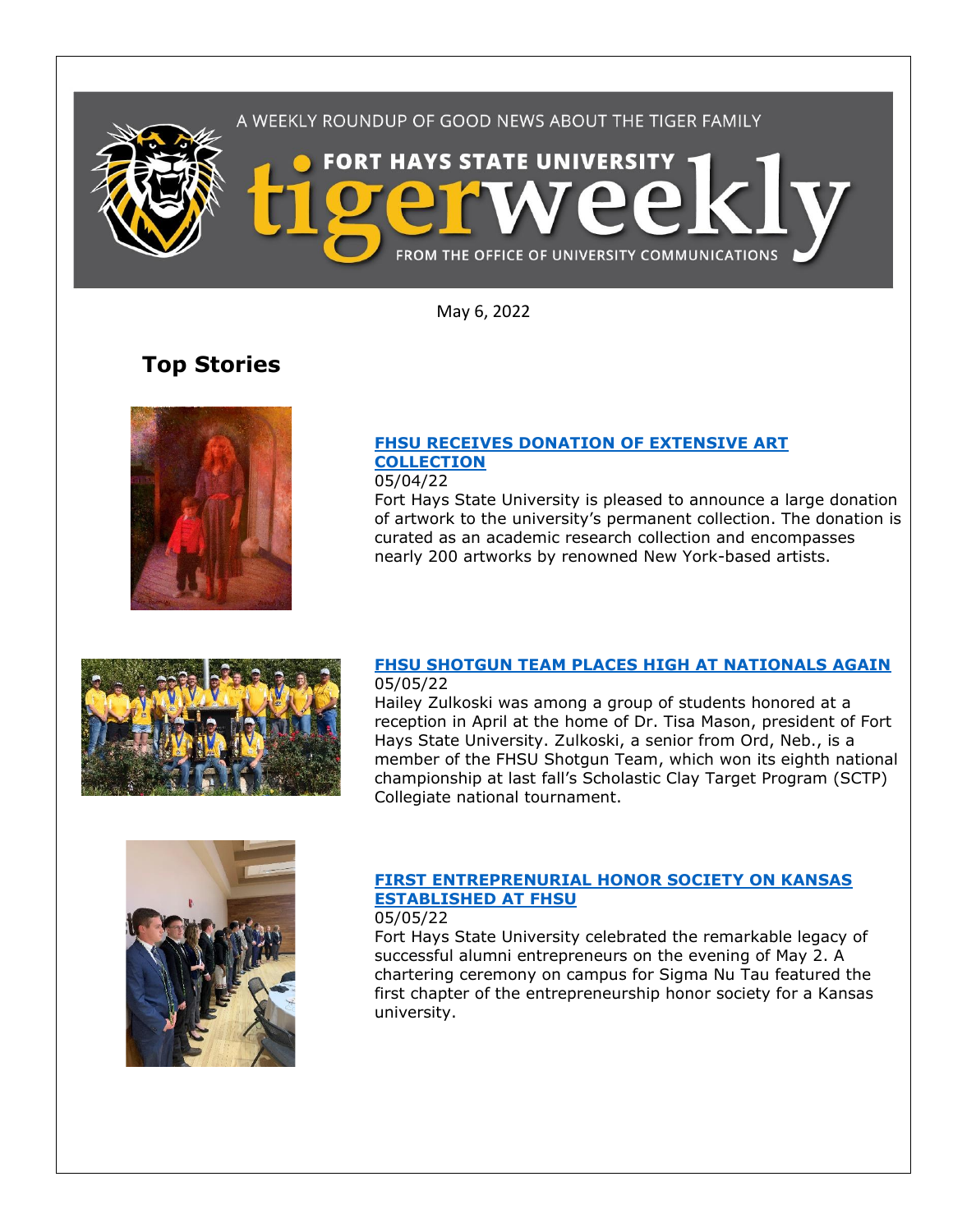# **Feature**



### **[FHSU ANNOUNCES PLANS FOR NEW ATHLETIC COMPLEX](https://www.fhsu.edu/news/2022/04/fhsu-announces-plans-for-new-athletic-complex)** 04/28/22

Fort Hays State University unveiled plans for a new athletic complex Wednesday. The Schmidt-Bickle Athletic Complex will be a \$6.5 million, two-story facility that will span nearly 20,000 square feet.

# **Accomplishments and Happenings**



## **[SPRING COMMENCEMENT QUICKLY APPROACHING](https://www.fhsu.edu/news/2022/04/fhsu-spring-commencement-quickly-approaching)**

05/02/22

Fort Hays State University will recognize approximately 1,650 graduates during its spring commencement ceremonies on Friday and Saturday, May 13 and 14.



### **[ASSESSING LEADERSHIP EDUCATION IN THREE](https://journalofleadershiped.org/jole_articles/assessing-leadership-education-in-three-instructional-modalities-lessons-learned/)  [INSTRUCTIONAL MODALITIES: LESSONS LEARNED](https://journalofleadershiped.org/jole_articles/assessing-leadership-education-in-three-instructional-modalities-lessons-learned/)** 04/01/22

Dr. Kaley Klaus, assistant professor of Leadership Studies, Dr. Jeni McRay, from the Office of Global Affairs, and Dr. Jeff Bourgeois, assistant professor in Global Leadership at Indiana Tech, have recently co-authored a paper published in the Journal of Leadership Education that examines a comprehensive approach to program assessment in leadership education.



### **[INTEGRATING SATELLITE IMAGERY AND 360-DEGREE](https://www.infoagepub.com/products/Teaching-and-Learning-Online-Science-for-Elementary-Grade-Levels)  [PHOTO SPHERES TO TEACH ENVIRONMENTAL SCIENCE](https://www.infoagepub.com/products/Teaching-and-Learning-Online-Science-for-Elementary-Grade-Levels)  [ONLUNE FOR ELEMENTARY STUDENTS](https://www.infoagepub.com/products/Teaching-and-Learning-Online-Science-for-Elementary-Grade-Levels)** 04/01/22

Dr. Matthew Clay, assistant professor of teacher education, recently published a chapter in the book Teaching and Learning Online: Science for Elementary Grade Levels. This chapter explores how to adapt field-based strategies for teaching environmental science practices using 360 photo sphere technology for online settings.